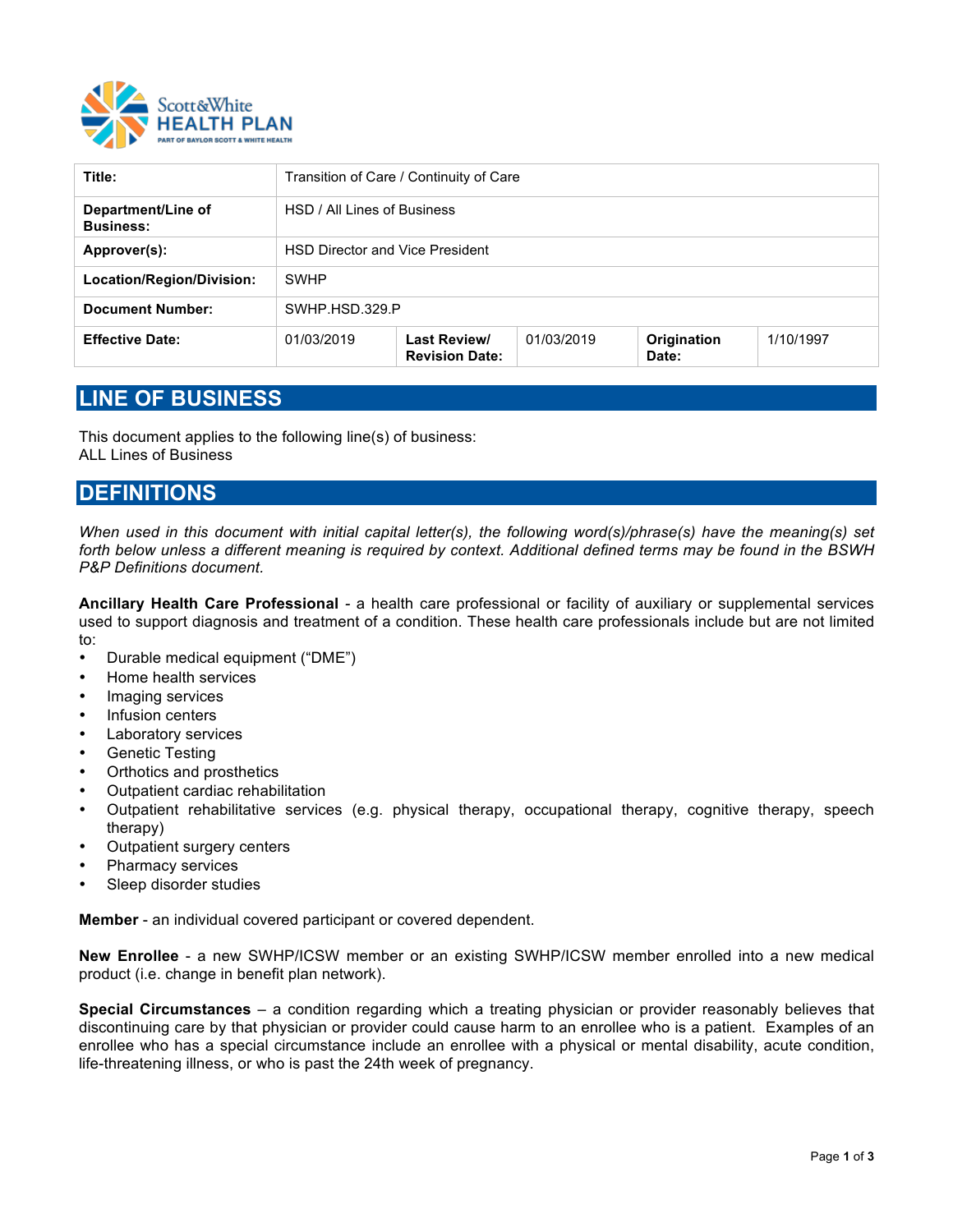## **POLICY**

Transition of Care ("TOC") refers to the process of transitioning medical care for new enrollees from nonparticipating health care professionals to participating health care professionals. The TOC process evaluates requests for authorization and reimbursement of a non-participating health care professional at the in-network level of benefits for services that would be considered covered benefits when provided by a participating health care professional. In so doing, the TOC process evaluates clinical contraindications for the immediate transfer of a member from a non-participating health care professional to a participating health care professional including conditions where the transfer of care is not permitted per accreditation standards, regulatory or state requirements, could cause worsening of the condition, reoccurrence, or interfere with anticipated outcomes.

A Transition of Care Request Form is required to evaluate services for TOC coverage and should be submitted no later than thirty (30) calendar days following the effective date of enrollment. However, a thirty (30) day grace period allows requests received sixty (60) days following the customer's new enrollment date.

Services eligible for TOC are subject to benefit plan limitations and end when the one of the following occurs:

- Care for the acute and/or chronic condition is completed;
- Care is successfully transitioned to a participating health care professional;
- Benefit limitations are exceeded;
- Time period approved for TOC coverage is exceeded

Transition of Care Request Form may be received from a member and/or their current physician or healthcare professional. The Health Services Division ("HSD"), Utilization Management Department, manages the TOC requests.

Time period requirements are evaluated by HSD to determine coverage.

Approvals and adverse determinations are provided in writing to the requester/designee. With adverse determinations, customers are advised of their right to appeal and the process for initiating an appeal.

Transition of Care does not apply to Individual Plans.

Continuity of Care ("COC") refers to the continuation of medical care for customers/established enrollees when a participating health care professional (e.g. physician, ancillary and/or facility) leaves the network and ongoing medical care/services are requested as outlined in this policy below.

State/Federal Compliance:

This list is not all-inclusive; please refer to entire listing of state specific requirements

- For HMO/Commercial POS/PPO, the timeline for completion of TOC requests is two (2) business days from receipt of all required information to customer/health care professional notification.
- For Self-funded ASO, the timeline for completion of TOC request is three (3) business days for Urgent and fifteen (15) days for Routine from receipt of all requested information to customer/health care professional notification.

## **PROCEDURE**

Related Documents Requests for TOC for new enrollees should be submitted to Scott and White Health Plan/Insurance Company of Scott and White no later than thirty (30) calendar days following effective date of enrollment.

### **Timeline for completion of TOC Requests**

- For HMO/Commercial POS/PPO, the timeline for completion of TOC requests is two (2) business days from receipt of all required information to customer/health care professional notification.
- For Self-funded ASO, the timeline for completion of TOC request is three (3) business days for Urgent and fifteen (15) days for Routine from receipt of all requested information to customer/health care professional notification.